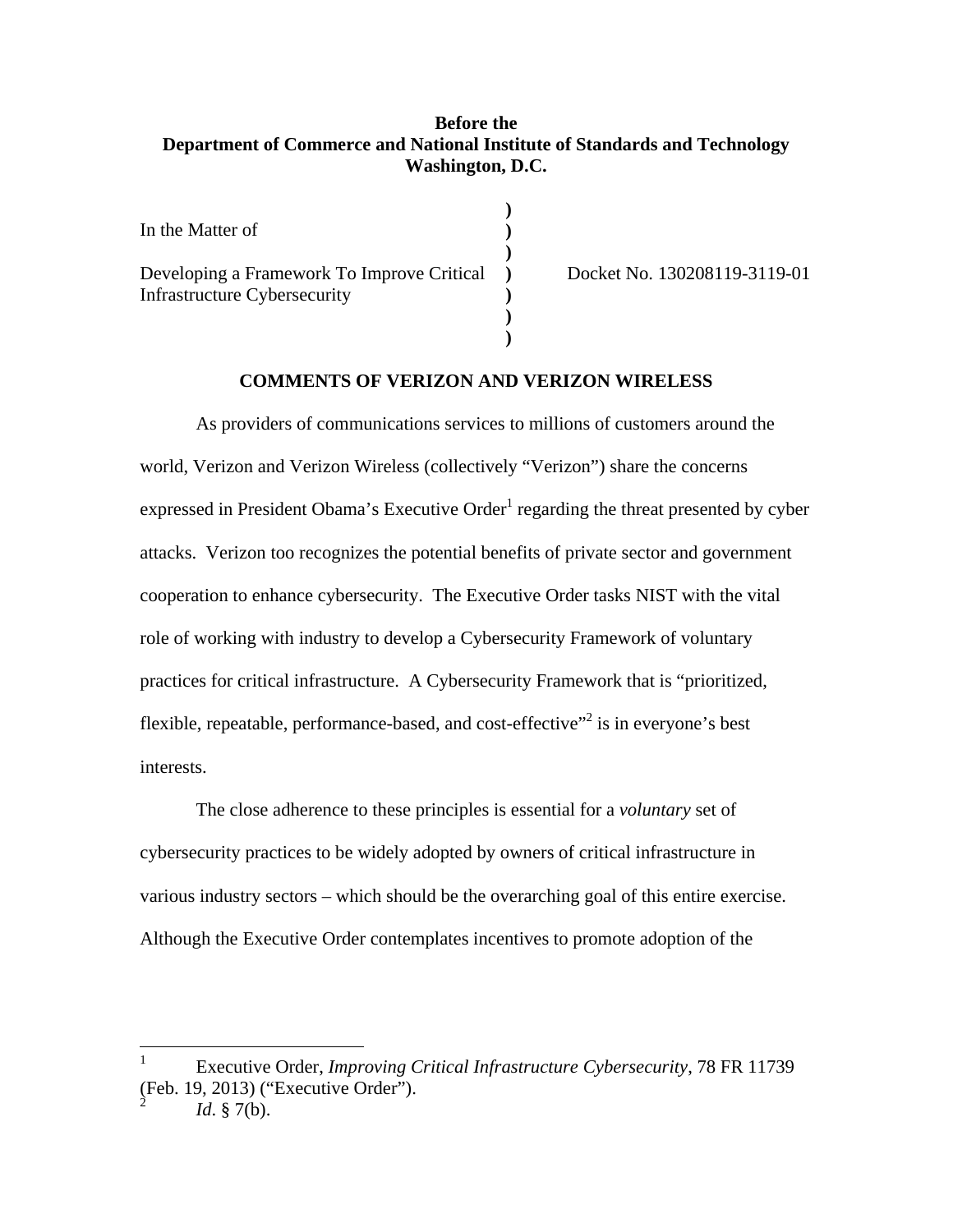practices in the Framework, $3$  incentives would be unlikely to persuade critical infrastructure owners to adopt practices that are inflexible or economically infeasible. As a result, NIST should work with industry to develop a core set of practices that meets the Executive Order's requirements for a "*Baseline* Framework,"<sup>4</sup> but not overreach by attempting to include every possible protection.

In particular, NIST should start by examining the numerous existing industry practices that have already been adopted, in whole or in part, by many private entities. From there, NIST should focus on those broader practices that provide critical infrastructure owners with flexibility depending on risk, systems involved, and threat and that are cost-effective. As it considers the costs of its Framework, NIST should ensure that it does not adopt any practices that would shift costs from the information technology sector or end users to critical infrastructure owners, when only critical infrastructure owners would be covered by the Cybersecurity Framework. Nor should NIST include any type of government reporting obligations in the Framework.

Finally, the Cybersecurity Framework is a significant first step to combat cyber threats, but Congressional and other federal government action is still necessary. Federal legislation is required to address important cybersecurity issues beyond the reach of the Executive Order, such as removing existing legal barriers to information sharing; providing liability protection for the deployment of countermeasures to cyber threats and for sharing cyber threat information; and investing in the education and training of cybersecurity professionals. Legislation is also likely necessary to provide meaningful incentives, including tax credits or other incentives, for adhering to the Framework. But

<sup>3</sup>*Id*. § 8(d).

 $\overline{4}$ Id. § 7 (emphasis added).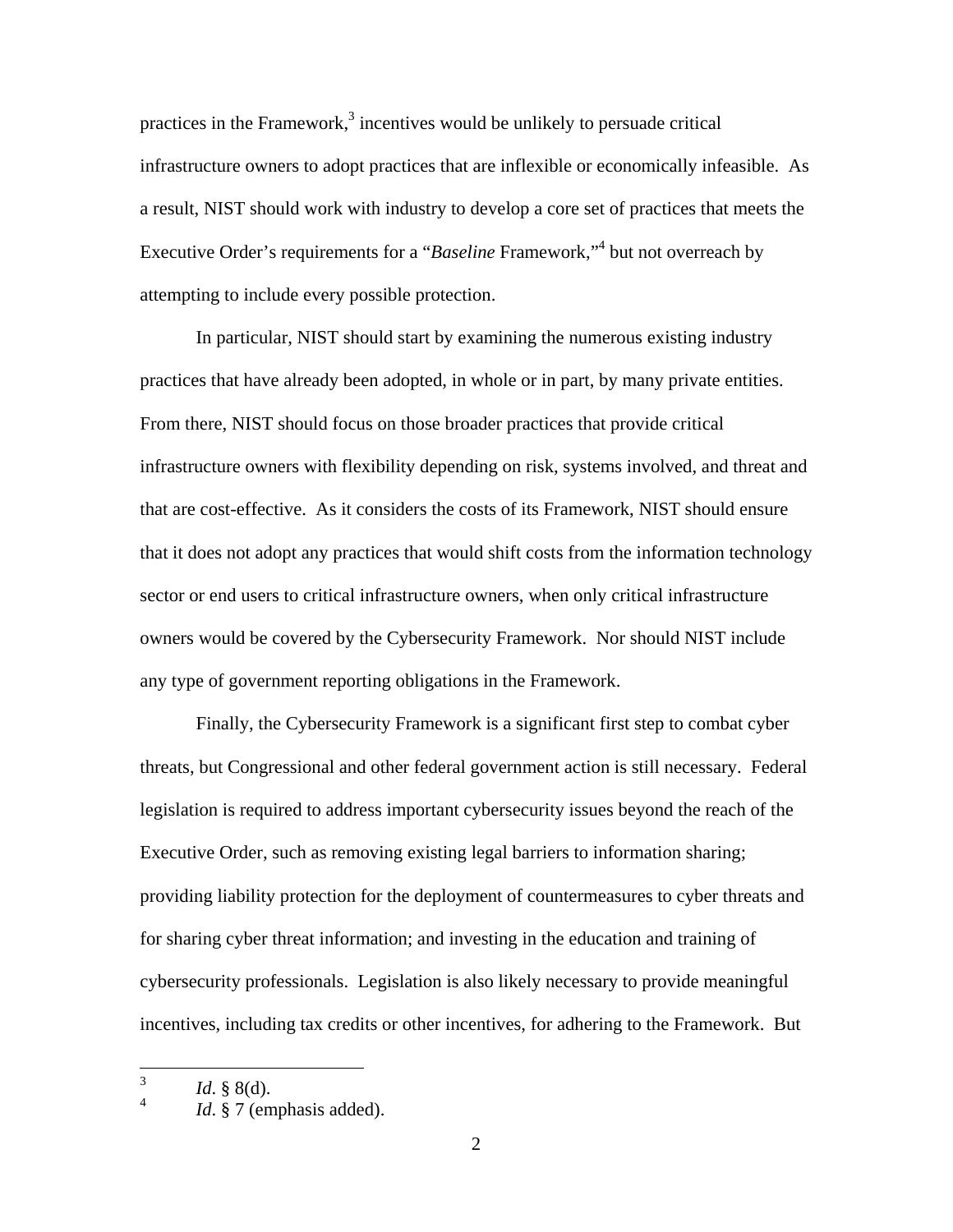under no circumstances should legislation (or any federal agency) take the developed Cybersecurity Framework as a model for regulatory requirements. Moreover, the federal government should work with other countries to eliminate safe-havens for cybercriminals and to ensure a consistency of approach across national boundaries. Taken together with the voluntary Cybersecurity Framework, these measures could appreciably improve the U.S. cybersecurity posture and should not be ignored while the requirements of the Executive Order are implemented over the next year.

#### **DISCUSSION**

# **I. The Cybersecurity Framework Should Build on Existing Industry Standards.**

Fortunately, NIST does not need to start drafting the Cybersecurity Framework from a blank slate. As a starting point, NIST should examine the standards and practices that have already been developed and voluntarily put into practice by many entities in various industry sectors. These standards and practices reflect a significant investment in time and resources by the private sector to not only develop them, but implement them, where appropriate. NIST should leverage these efforts for its Framework.

For example, Verizon's policies and practices in the areas of network security, information security, personnel security, and physical security are informed by a wide range of industry standards. As part of its process to define its security controls, Verizon examines numerous externally-developed standards, including the following:

- NIST Special Publication 800 series
- ISO 27001/27002 "Information Technology Security Techniques Information Security Management Systems"
- Generally Accepted Information Security Principles (GAISP)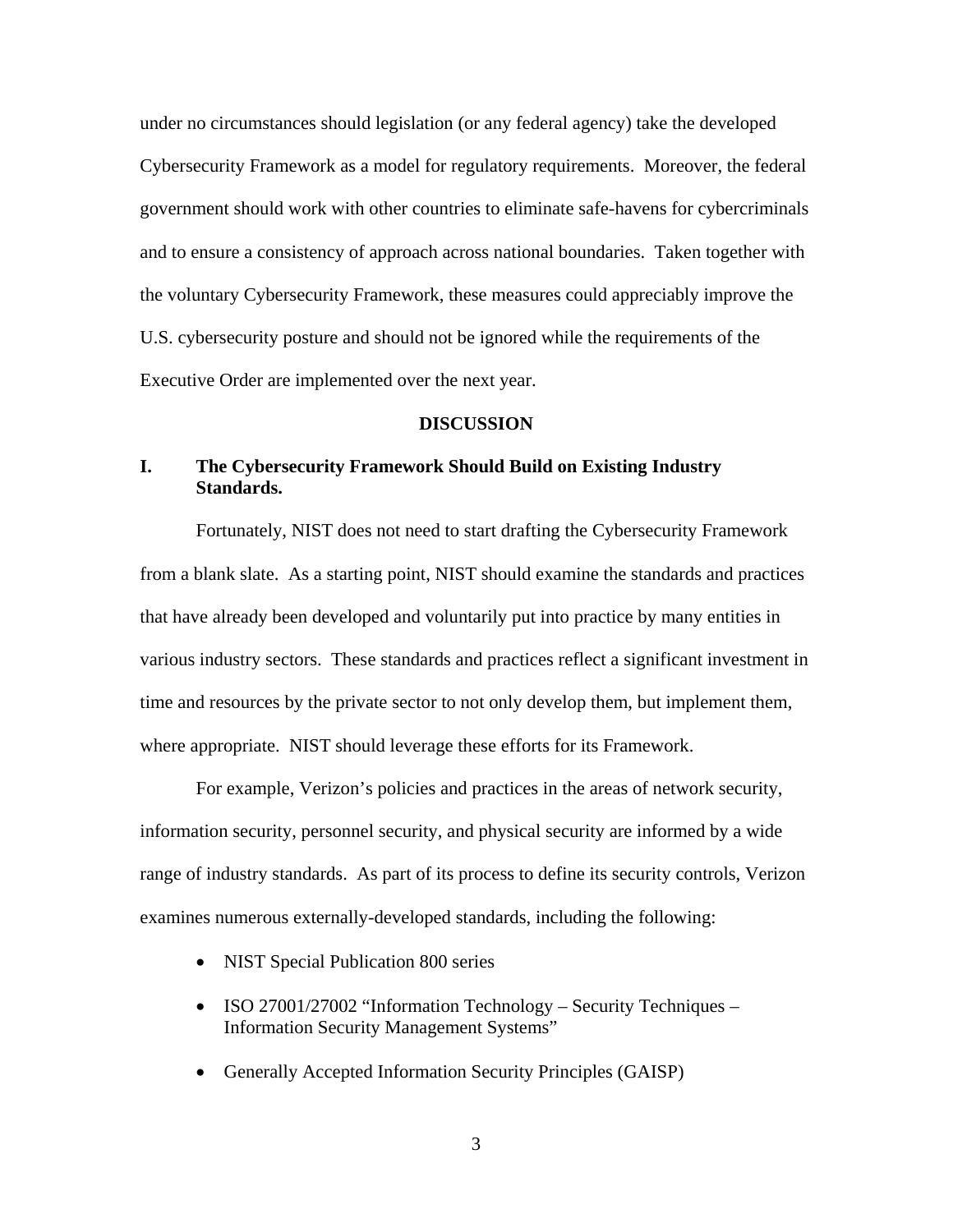- National Reliability and Interoperability Council (NRIC)/Communications Security, Reliability and Interoperability Council (CSRIC) Best Practices
- $\bullet$  SAS 70
- Payment Cardholder Industry (PCI) Data Security Standard
- Federal Information Security Management Act (FISMA) requirements and practices
- Australian Top 5 controls
- SANS Top 20 controls
- NERC CIP-002 to CIP-009
- COBIT

 $\overline{a}$ 

- QUEST Forums
- DHS Cyber Security Framework and Technical Metrics
- Various standards in other industries, such as health care, financial services, and chemical

Notably, Verizon does *not* follow each and every practice contained in the above-

referenced publications. Rather, Verizon creates its own set of practices to address the specific security needs of Verizon's network infrastructure by tailoring the standards from the various sources.<sup>5</sup> Accordingly, NIST should treat these practices as a welldeveloped starting point for the Framework, but refrain from adopting them wholesale.

## **II. The Practices in the Cybersecurity Framework Must Be Flexible.**

Consistent with Verizon's tailored use of the existing practices, the Executive Order recognizes that a one-size-fits-all approach does not work for cybersecurity: the

 5 Verizon is not detailing in these public comments the specific measures it has implemented to avoid providing wrongdoers with a roadmap that would allow them to circumvent those measures.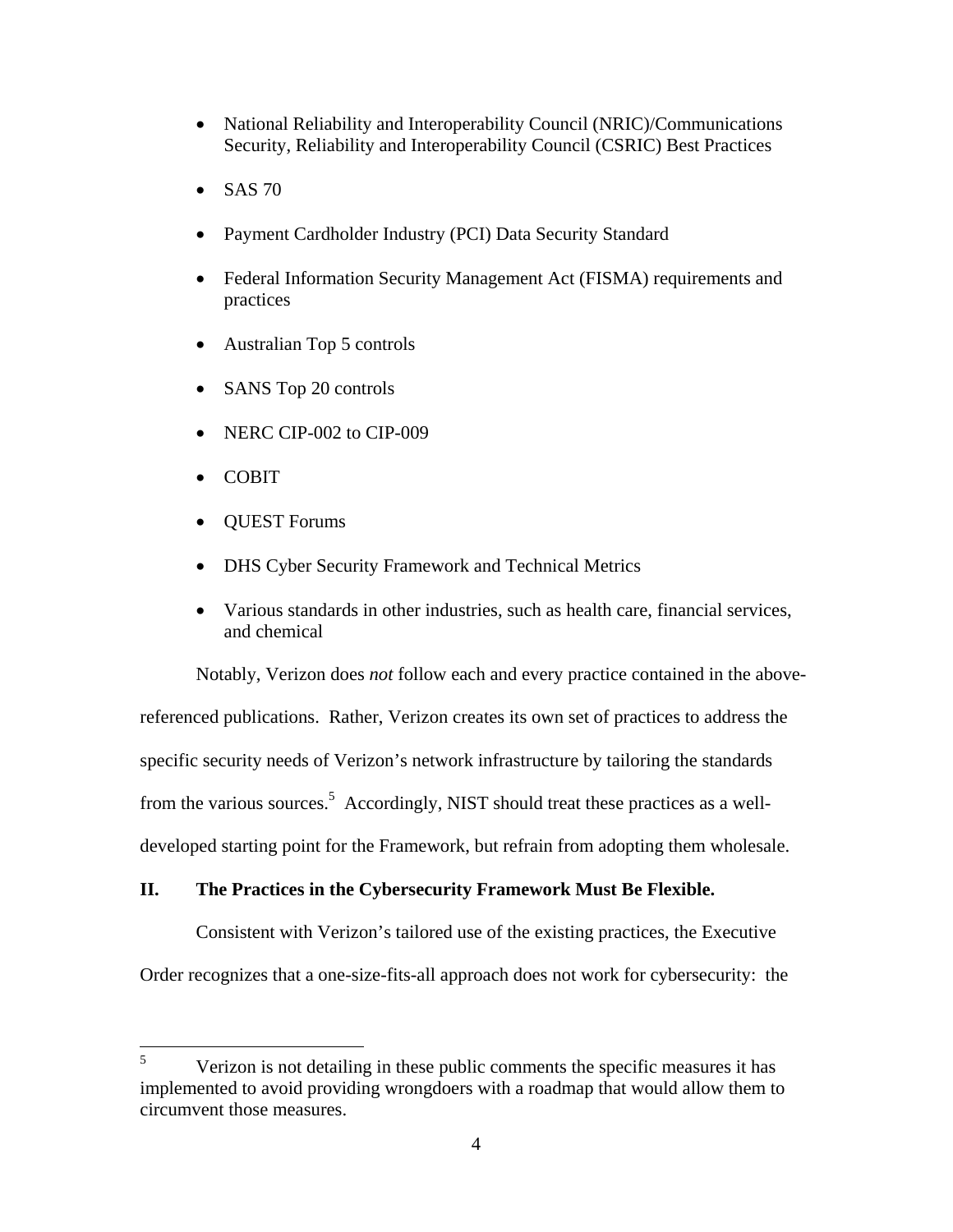Order *mandates* that the Cybersecurity Framework provide a "flexible" approach.<sup>6</sup> To best meet this requirement, NIST's Framework should provide the necessary degree of flexibility across industries, across risk profiles, and across enterprise complexity. Furthermore, the Framework must allow providers the freedom to respond in any manner – including innovative approaches – they see fit to meet a cyber threat.

As it examines the existing cybersecurity practices, NIST should consider for inclusion in the Framework only those key practices that are flexible. Because there cannot be a single set of "best" practices for every organizational function in every situation, NIST should strive to keep the Framework general and avoid specifying detailed activities. That approach would give owners of critical infrastructure – which will undoubtedly span a number of industry sectors – the best opportunity to integrate the Framework's practices into their unique operational and threat environments.

Even within a single company like Verizon, it is necessary that the security policies and procedures be flexible. Different business units have different security policies and look to different industry standards due to their specific business needs. As noted above, Verizon does not simply adopt all the best practices that have been developed. Not only are some irrelevant to the risks faced by certain business units, but others could have an adverse impact. For example, scanning for viruses is a generally recommended security practice, but virus scanning may be problematic in certain network segments or subsystems. And even if a particular practice would not be affirmatively harmful, it may not be practically available or useful. For example, not all communications equipment or IT systems have anti-virus software available.

 6 *Id*. § 7(b).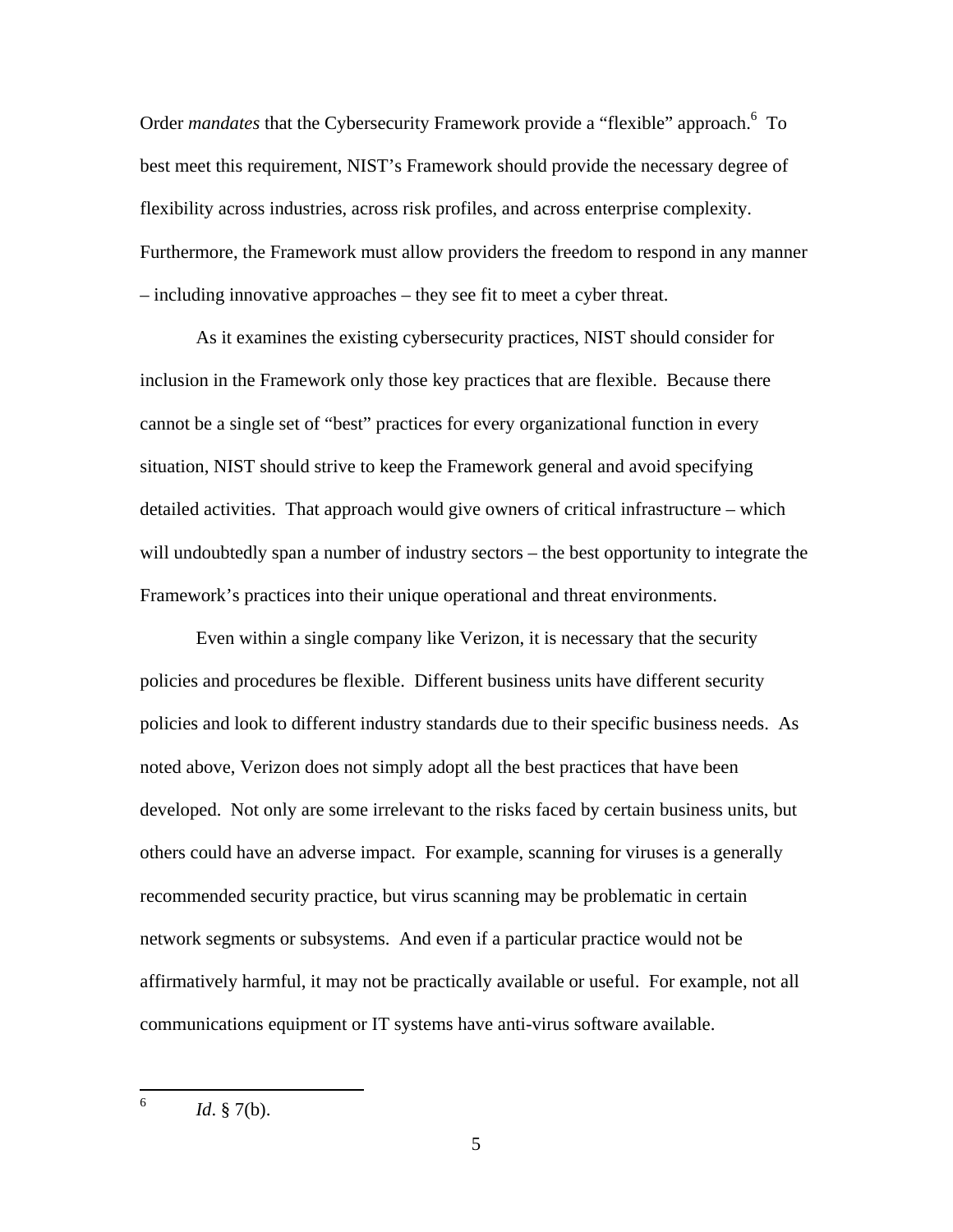Another key component to flexibility is the ability to take whatever measures may be necessary to combat a particular threat. Critical infrastructure owners must retain the flexibility to take rapid, decisive action, without being subject to regulatory secondguessing, prior consultation, or the potential loss of a benefit or privilege, such as the incentives that may accompany adherence to the Cybersecurity Framework. Agility is necessary because technology and the associated cyber threats change too quickly. New technologies (e.g., Voice over IP); new developments in Internet content, applications, and devices; and new tactics deployed by the cyber criminals all have significant ramifications for industry countermeasures.

In light of this ever-changing environment that moves far too fast for periodic updates of the Framework, cybersecurity could even be impaired if inflexible practices were included in a Framework that critical infrastructure owners widely adopt. Cyber criminals could focus their efforts on exploiting a single defensive measure, and if successful, they could simultaneously attack our nation's most critical entities. The Framework should not be an impediment to the development and deployment of innovative security measures to combat these threats – even if the specific practices do not appear in the Framework. Accordingly, NIST should make clear in the Cybersecurity Framework that critical infrastructure owners are not restricted to only those measures mentioned in the Framework.

### **III. The Practices in the Cybersecurity Framework Must Be Cost-Effective.**

In addition to requiring flexibility, the Executive Order mandates that the Cybersecurity Framework be "cost-effective."<sup>7</sup> It is undisputed that security can be

<sup>7</sup>*Id*.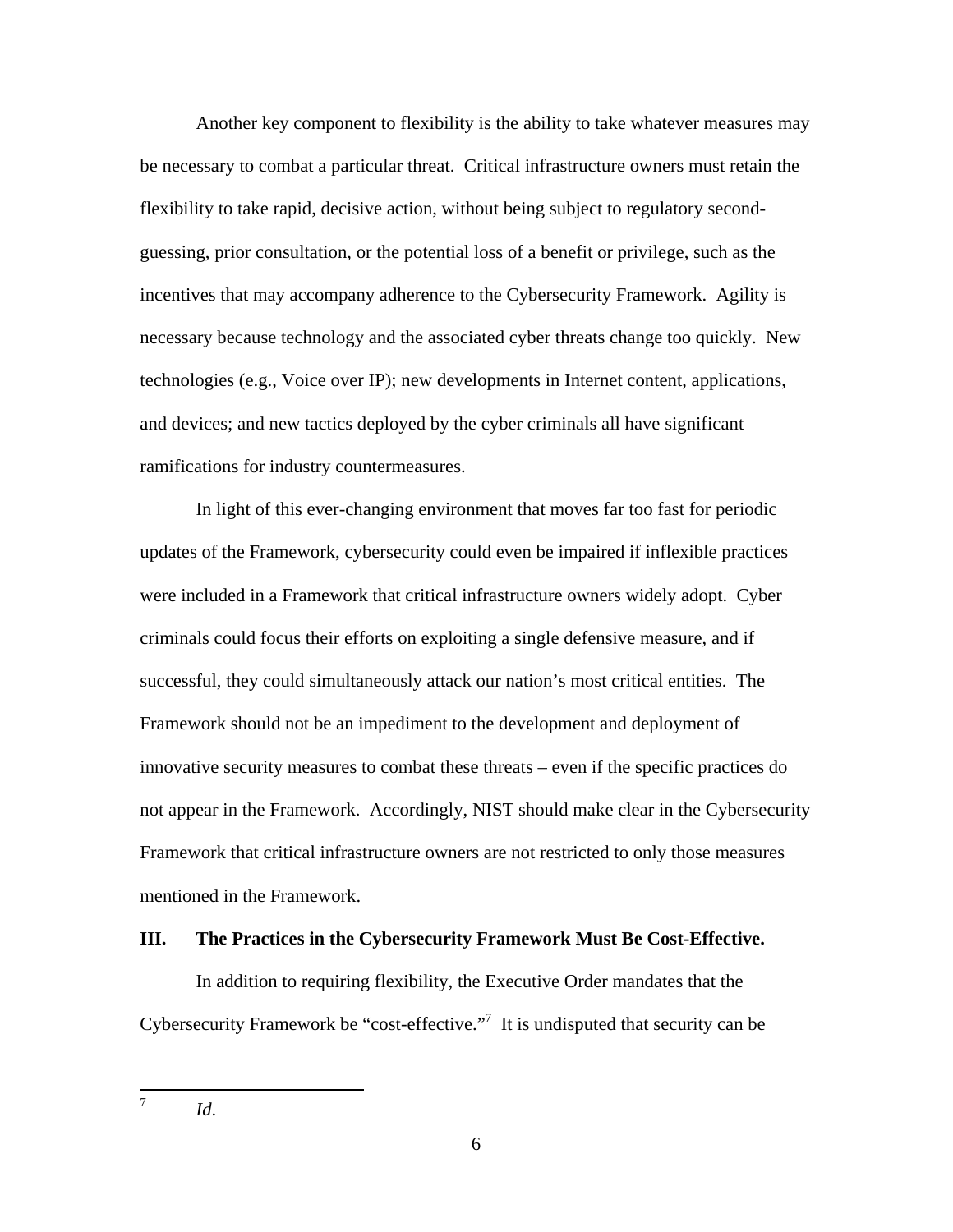expensive, especially in today's challenging business environment. Unless the government provides financial incentives to implement additional security measures, the costs of the Framework would fall squarely on the owners of critical infrastructure and then ultimately on their customers. Customers may not fully grasp that a spike in their communications or electric bill was used to fund enhanced cybersecurity measures and why such measures were necessary. To mitigate this impact, NIST must work with industry to carefully select and then draft in the most flexible manner those cost-effective practices that will comprise the Framework.

It is important for NIST to recognize that a private entity's investment in security measures has to be sustainable over the long term and calibrated to the risk of loss. NIST should avoid a scenario where its Framework causes over-investments in security by critical infrastructure owners. Over-investments in security can be as detrimental to an organization as under-investments, because over-investments sap resources from other areas where they might more effectively be deployed.

 overall competitiveness, resilience, and ability to provide critical services to customers. This may enable the entity's security investment decisions to be bolstered by various At the same time, NIST's Framework – if appropriately crafted so that it is widely adopted – may help correct under-investments. Traditional return on investment requirements tend to be difficult to apply to matters like critical infrastructure protection, which prioritizes survivability over profit and cost control. If the Framework is widely perceived as beneficial, an entity's implementation of the Framework may enhance its qualitative benefits as part of the return on investment analytical process.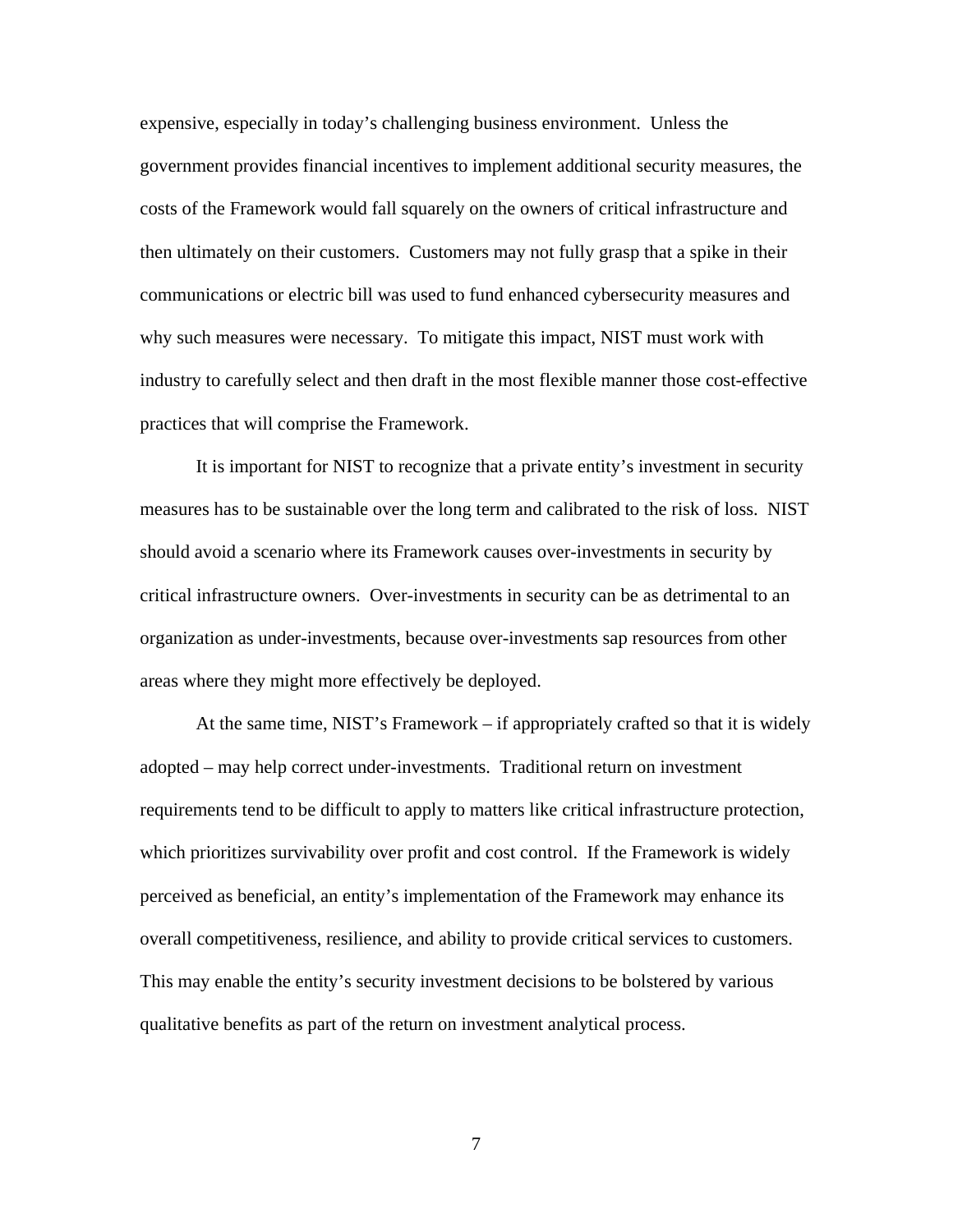As a result, NIST must carefully consider the potential cost of each measure and the enhancement to cybersecurity that will result from the implementation of such measure. In this regard, critical infrastructure owners best know their own cyber systems and can articulate (i) what a particular measure will cost in particular contexts; (ii) what the impact will be to their business; (iii) how long it will take to implement; and (iv) what it will take to comply with any security validation activities, such as testing or audits. Moreover, critical infrastructure owners are best positioned to understand what the corresponding security benefit will be.

NIST should also consider the potentially wide disparity in the costs of implementing certain practices in legacy systems as compared to greenfield or more recently deployed systems. Newer security tools may not even be available for legacy systems and equipment, as noted above. And even if available, those tools may not be compatible, thus requiring owners to engage in extensive and costly testing to ensure that business disruptions do not occur. By contrast, greenfield or recently deployed systems and equipment would face far fewer impediments to adopting practices in the Framework. As such, the Framework should accommodate varying degrees of participation across various systems and assets. This would ensure that the Framework does not impair competition by giving entities with newer equipment a competitive cost advantage.

Likewise, competition could be skewed if the cost-effective analysis relies on extraneous facts or circumstances, such as the resources or market-capitalization of particular critical infrastructure owners. Larger companies should not be required to make investments in security that are not justified by cost-benefit analysis, just as smaller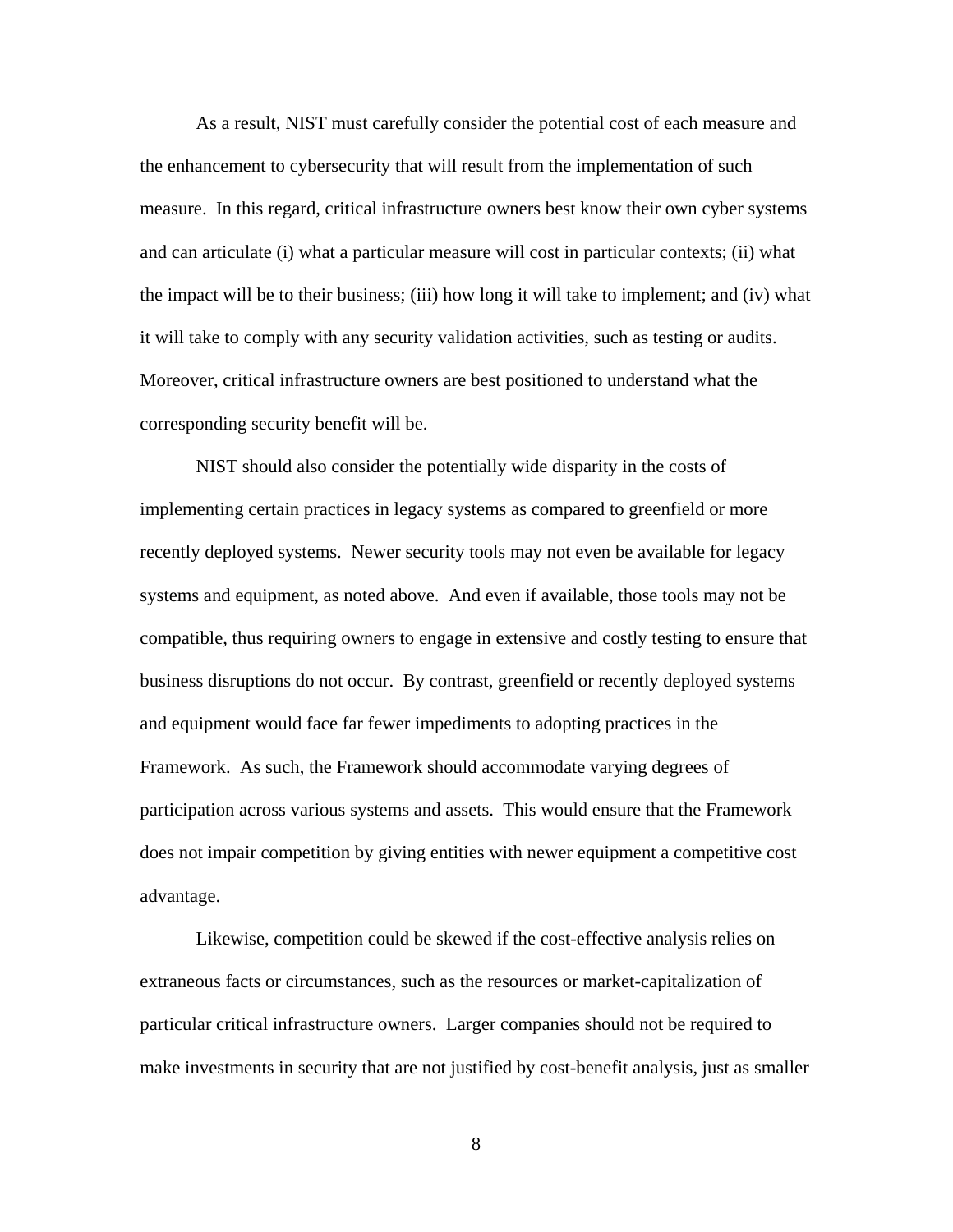companies should not be excused from making investments that are. If the Framework were to contain different standards based on non-security-related factors, smaller companies may have a cost advantage vis-à-vis those companies that voluntarily put millions of dollars into security practices consistent with the Framework. This cost advantage would thus impede larger companies' ability to recoup their cybersecurity costs. What's more, if smaller companies were permitted to opt-out of certain practices and they fail to otherwise address the same cyber risks, they could then be the weakest link in the chain for that critical infrastructure sector. They could appear to be easy targets for cyber criminals, and given the interconnected nature of communications, their weaknesses could adversely impact larger providers.

### **IV. The Cybersecurity Framework Should Not Shift the Costs and Risks of Non-Covered Sectors to Owners of Critical Infrastructure.**

As part of its cost-effective approach, NIST must also consider the increased costs to owners of critical infrastructure that might flow from the Executive Order's exclusion of "commercial information technology products" and "consumer information technology services" from the critical infrastructure designation.<sup>8</sup> NIST should not try to mitigate this policy decision and put practices in the Framework that would impose additional obligations on those industry segments that can be designated as critical infrastructure that would otherwise most efficiently be borne by the information technology sector.

Within the Internet ecosystem, hardware vendors, application and software manufacturers/developers, Internet content providers, and providers of Internet services, such as domain name service (DNS), are all likely to have unique perspectives, expertise, and end user relationships that might prove quite useful in collective efforts to combat

 8 *Id*. § 9(a).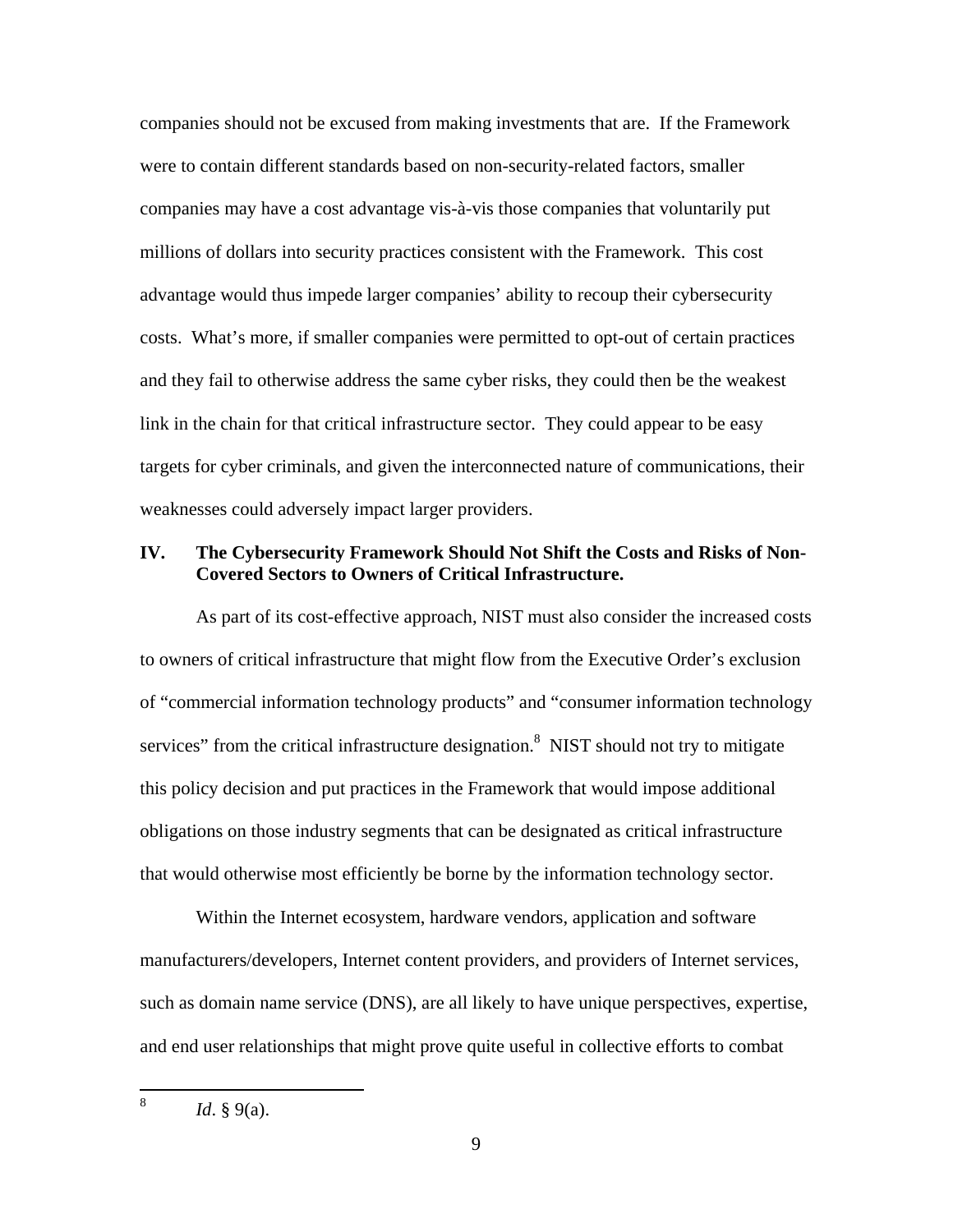cyber threats. Moreover, these providers have vulnerabilities that cyber criminals routinely seek to exploit.

For instance, hardware manufacturers may hold the key to addressing supplychain security concerns. Similarly, insecure software and software vulnerabilities lead to significant complexity in the task of maintaining secure networked systems. Owners of critical infrastructure may face cyber issues that a software solution, such as software updates and patches, may adequately – and more efficiently – resolve. Yet, today, it is common for Verizon's hardware and software vendors to attempt to shift the costs of developing the security solution onto Verizon, claiming that no other customers are requesting the solution.

While NIST's Framework cannot remedy this impediment to the efficient deployment of effective cybersecurity measures,<sup>9</sup> NIST should exercise caution not to exacerbate it. Full participation in the Framework should be attainable without any requirement for critical infrastructure owners to engage in new activities (e.g., software development or hardware manufacturing design) or purchase hardware or software solutions that are not available at reasonable rates in the market today. Nor should NIST's Framework require a critical infrastructure owner to adopt a different solution for the same problem without clear evidence that such a solution would be cost-effective.

# **V. The Cybersecurity Framework Should Not Shift the Costs and Risks of End User Activity.**

Similarly, NIST should acknowledge the important role of end users in cybersecurity. Actions that end users take (e.g., downloading files, opening email from

 9 Separate from the Cybersecurity Framework, the federal government should consider how best to encourage these entities to adopt appropriate cybersecurity best practices.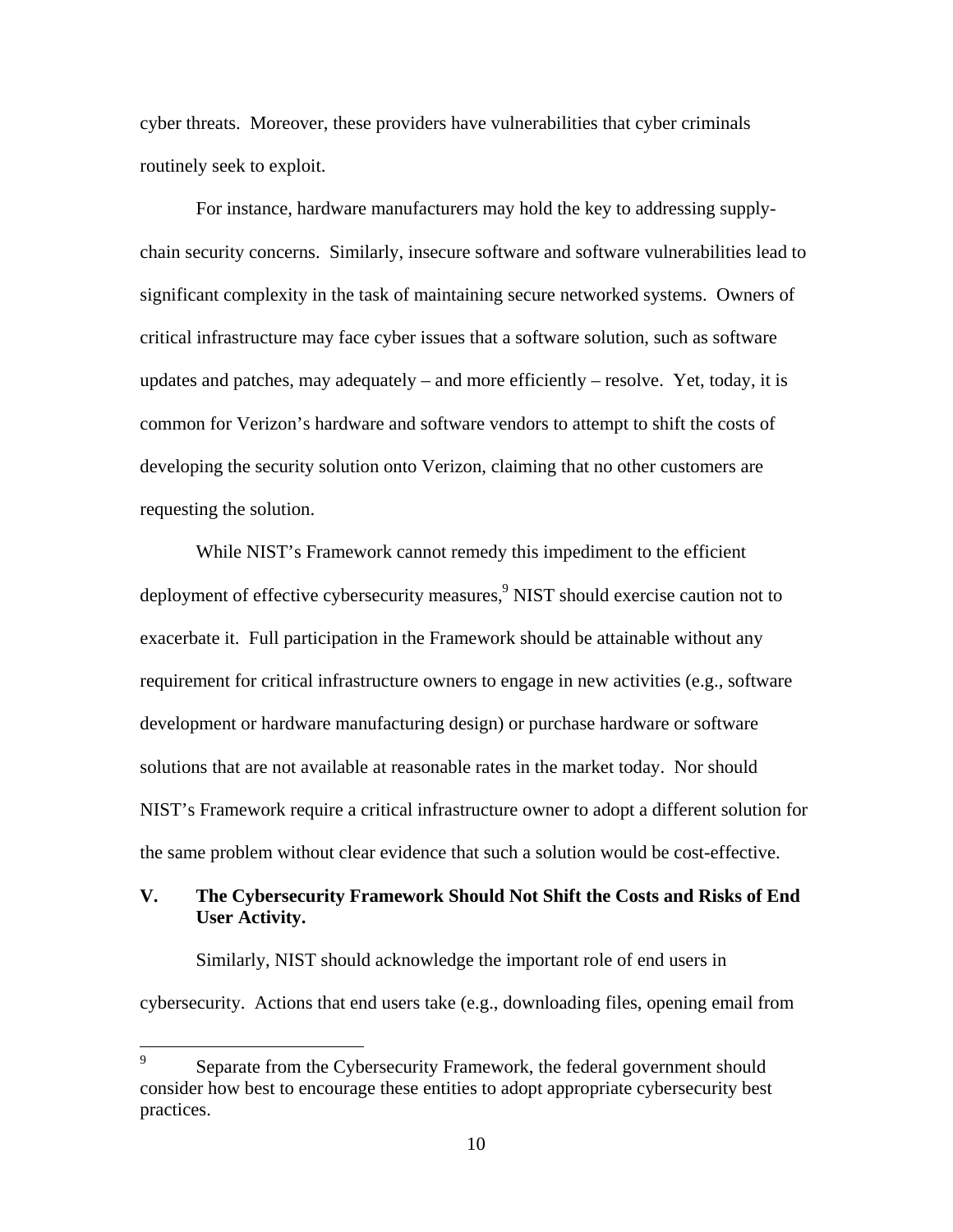unknown senders, purchasing virtual-private network services, encrypting data, etc.) or choose not to take (e.g., forgoing anti-virus software, failing to purchase diverse network connections, not creating back-ups of key data, etc.) can have a major impact on the security of an end user's systems and assets and on the security of a network. As with software and hardware vendors on which critical infrastructure owners rely, NIST's Framework should not include practices that would shift the costs of end user security requirements and end user-created security issues onto critical infrastructure owners.

The primary duty for protection of end-user systems, including systems of critical infrastructure owners who are end users of cyber communications services, belongs with those users. End users are best positioned to determine which of their systems and assets require a higher level of security – e.g., diverse communications services to provide high availability, firewall services to protect networks from malicious attacks, or virtualprivate network or encrypted data storage for key communications and data – and to make an appropriate investment by purchasing the security services that are widelyavailable today. Communications service providers are not well positioned to understand how end users design their systems or the specific cybersecurity issues the end user systems present.

In addition, because end users, whether intentionally or unintentionally, create various network security issues, the Framework should acknowledge the limited ability critical infrastructure owners have to control this conduct. That said, the Framework could task critical infrastructure owners in the communications sector with taking reasonable steps to protect against the disruption of their networks from the conduct of an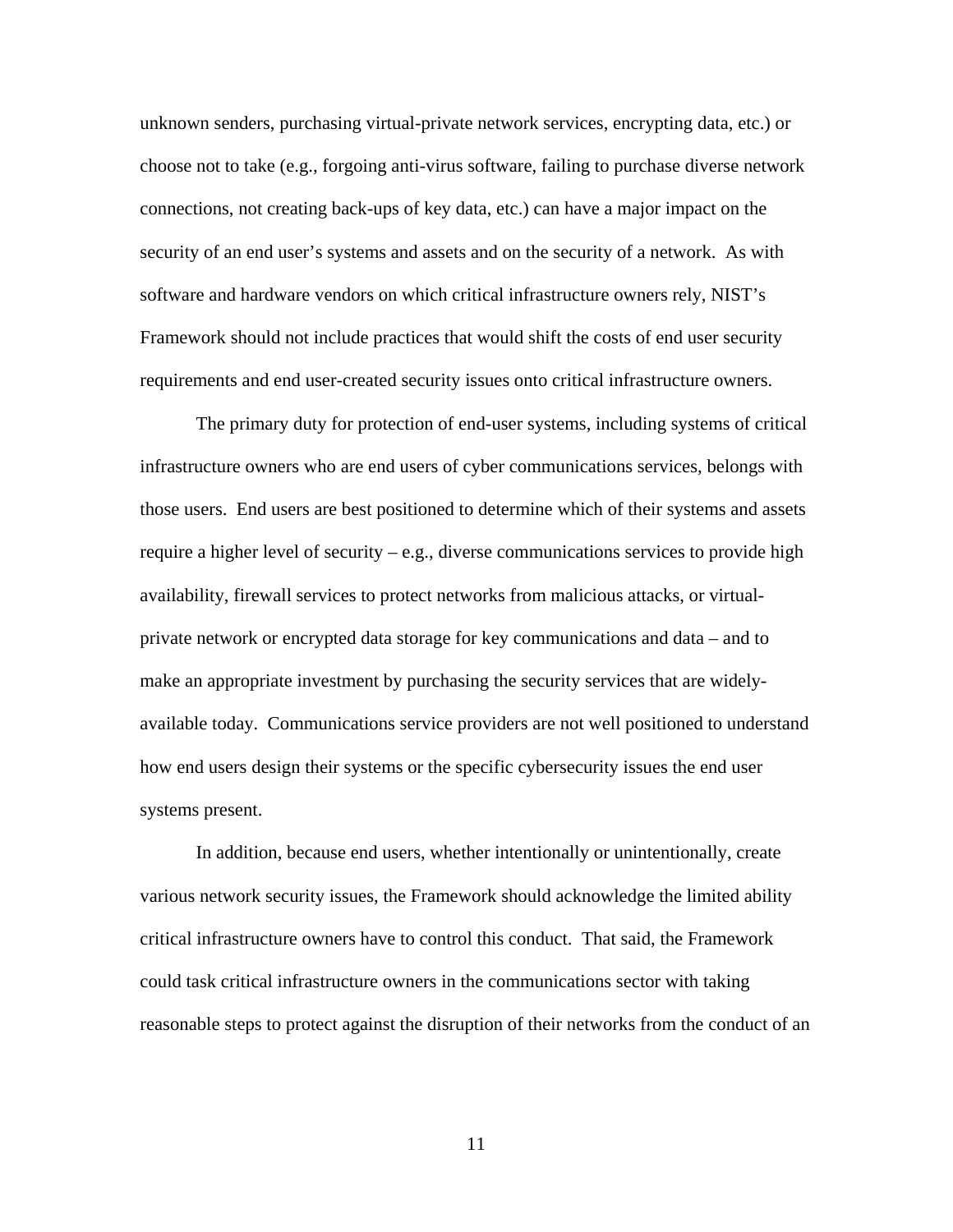abnormal end user. Such steps could include the deployment of tools that would attempt to identify a source of abnormal events and take action to eliminate those sources.

In this regard, more effective end user education and awareness would be beneficial, although that appears beyond the scope of NIST's Framework. The federal government should take on this role and not assign it to critical infrastructure owners in the Framework or otherwise.

## **VI. The Cybersecurity Framework Should Not Include Governmental Reporting Obligations.**

Verizon has extensive experience with complying with governmental reporting obligations. In some cases, such requirements can be costly. For instance, the reporting and certification requirements of the Federal Information Security Management Act (FISMA) reportedly cost the federal government over \$2 billion annually.10

The Executive Order does not suggest that the practices in NIST's Framework include a government reporting element. As a result, while reasonable, periodic assessments of the practices and implementation may be appropriate,  $^{11}$  NIST's practices should not include proscriptive government reporting obligations of the results of those assessments on critical infrastructure owners.

<sup>10</sup> In 2010, Delaware Senator Tom Carper estimated that FISMA's certification and accreditation process costs the government \$1.3 billion annually, with auditing adding another \$1 billion. *See* Information Week, "Feds Unlikely To Meet Cybersecurity Compliance Deadline," at http://www.informationweek.com/government/security/fedsunlikely-to-meet-cybersecurity-comp/227701081 (Oct. 11, 2010).

For the same reasons, NIST should also be wary of imposing burdensome audit requirements. This too could divert providers' resources from an optimal level of security measures to ensuring that auditors are satisfied.